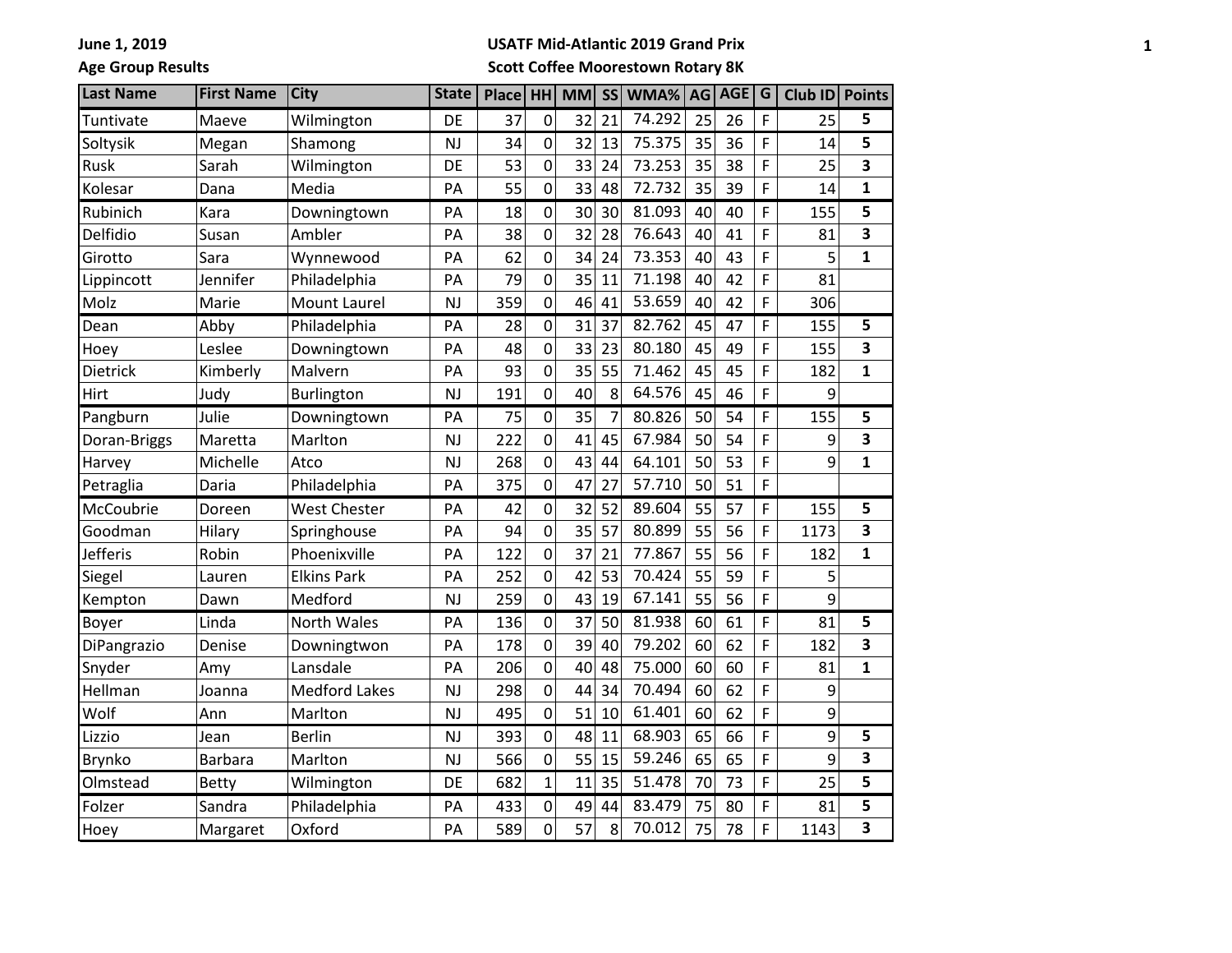**Age Group Results**

#### **USATF Mid-Atlantic 2019 Grand Prix**

## **Scott Coffee Moorestown Rotary 8K**

| <b>Last Name</b> | <b>First Name</b> | <b>City</b>             | <b>State</b> | Place          | <b>HH</b>      | <b>MM</b> | <b>SS</b>      | WMA%   | AG | <b>AGE</b> | G | Club ID | <b>Points</b>           |
|------------------|-------------------|-------------------------|--------------|----------------|----------------|-----------|----------------|--------|----|------------|---|---------|-------------------------|
| Tuntivate        | Chanon            | Wilmington              | DE           | $\mathbf{1}$   | $\mathbf 0$    | 27        | 27             | 77.231 | 25 | 25         | M | 25      | 5                       |
| Smith            | Zach              | Philadelphia            | PA           | 4              | $\overline{0}$ | 28        | $\overline{3}$ | 75.698 | 30 | 31         | M | 82      | 5                       |
| Welsh            | David             | Haddon Twp              | <b>NJ</b>    | $\overline{7}$ | $\mathbf 0$    | 28        | 25             | 79.062 | 40 | 42         | M | 42      | 5                       |
| Hessels          | Andre             | Wayne                   | PA           | 32             | 0              | 32        | 10             | 70.933 | 40 | 44         | M | 182     | $\overline{\mathbf{3}}$ |
| Wojciechowski    | Anthony           | Philadelphia            | PA           | 229            | $\overline{0}$ | 41        | 48             | 53.748 | 40 | 42         | M | 81      | $\mathbf{1}$            |
| Cardoso          | Marco             | Sayreville              | <b>NJ</b>    | 11             | $\mathbf 0$    | 29        | $\mathbf 0$    | 79.943 | 45 | 46         | M | 14      | 5                       |
| Muniz            | Jesus             | Phoenixville            | PA           | 14             | 0              | 29        | 43             | 79.248 | 45 | 48         | M | 82      | 3                       |
| Cutrona          | Matthew           | Wilmington              | DE           | 22             | 0              | 31        | $\mathbf{1}$   | 76.518 | 45 | 49         | M | 25      | $\mathbf{1}$            |
| <b>Becker</b>    | Ed                | <b>Woodbury Heights</b> | <b>NJ</b>    | 230            | $\overline{0}$ | 42        | 12             | 56.240 | 45 | 49         | M | 9       |                         |
| Dechnik          | Michael           | Skippack                | PA           | 26             | $\mathbf 0$    | 31        | 25             | 76.180 | 50 | 50         | M | 81      | 5                       |
| Craig            | Vincent           | <b>Bryn Mawr</b>        | PA           | 36             | 0              | 32        | 19             | 74.059 | 50 | 50         | M | 28      | 3                       |
| Dougherty        | Christopher       | Penn Valley             | PA           | 63             | 0              | 34        | 25             | 70.702 | 50 | 52         | M | 28      | 1                       |
| Hamilton         | Brandon           | Haddon Township         | <b>NJ</b>    | 83             | 0              | 35        | 25             | 68.141 | 50 | 51         | M | 14      |                         |
| Forward          | Doug              | Thorndale               | PA           | 117            | $\overline{0}$ | 37        | 11             | 65.979 | 50 | 53         | M | 182     |                         |
| Lombardi         | James             | Oreland                 | PA           | 226            | 0              | 41        | 52             | 58.121 | 50 | 52         | M | 1173    |                         |
| Sery             | Jim               | Clarksboro              | NJ           | 12             | $\mathbf 0$    | 29        | 33             | 86.633 | 55 | 58         | M | 14      | 5                       |
| Mazo             | Daniel            | Bala Cynwyd             | PA           | 16             | 0              | 30        | 25             | 82.027 | 55 | 55         | M | 81      | 3                       |
| Armstrong        | Scott             | Pottstown               | PA           | 29             | $\overline{0}$ | 31        | 42             | 79.390 | 55 | 56         | M | 81      | $\mathbf{1}$            |
| <b>Bodary</b>    | Michael           | Downingtown             | PA           | 66             | 0              | 34        | 34             | 74.735 | 55 | 59         | M | 182     |                         |
| <b>Bizal</b>     | Michael           | Exton                   | PA           | 59             | $\overline{0}$ | 34        | 16             | 74.708 | 55 | 58         | M | 182     |                         |
| Hranilovich      | Stephen           | Phoenixville            | PA           | 52             | $\overline{0}$ | 33        | 26             | 74.626 | 55 | 55         | M | 5       |                         |
| Fillippo         | <b>Brian</b>      | Phoenixville            | PA           | 72             | 0              | 34        | 56             | 73.950 | 55 | 59         | M | 182     |                         |
| Reilly           | Philip            | Philadelphia            | PA           | 68             | 0              | 34        | 39             | 76.575 | 60 | 62         | M | 81      | 5                       |
| Mason            | Robert            | Wilmington              | DE           | 82             | 0              | 35        | 23             | 76.354 | 60 | 64         | M | 25      | 3                       |
| Kapner           | Kenneth           | Havertown               | PA           | 80             | $\overline{0}$ | 35        | 12             | 74.053 | 60 | 60         | M | 28      | $\mathbf{1}$            |
| <b>Bruckner</b>  | Joseph            | West Berlin             | <b>NJ</b>    | 261            | $\overline{0}$ | 43        | 20             | 62.923 | 60 | 65         | M | 9       |                         |
| Zmirich          | Robert            | <b>Mount Laurel</b>     | <b>NJ</b>    | 562            | $\mathbf 0$    | 54        | 30             | 48.257 | 60 | 61         | M | 9       |                         |
| Morrison         | Don               | West Brandywine         | PA           | 76             | $\mathbf 0$    | 35        | $\overline{7}$ | 80.683 | 65 | 69         | M | 81      | 5                       |
| Hibbs            | John              | <b>Bristol</b>          | PA           | 81             | 0              | 35        | 17             | 78.035 | 65 | 66         | M | 5       | 3                       |
| Sawyer           | Steve             | Philadelphia            | PA           | 202            | 0              | 40        | 47             | 68.778 | 65 | 68         | M | 81      | $\mathbf{1}$            |
| <b>Brown</b>     | Richard           | Mt Laurel               | <b>NJ</b>    | 371            | 0              | 47        | 20             | 60.528 | 65 | 70         | M | 9       |                         |
| Murray           | Dennis            | Westampton              | <b>NJ</b>    | 376            | $\mathbf 0$    | 47        | 30             | 59.053 | 65 | 68         | M | 9       |                         |
| Scott            | William           | Tabernacle              | <b>NJ</b>    | 476            | $\overline{0}$ | 51        | 6              | 55.447 | 65 | 69         | M | 9       |                         |